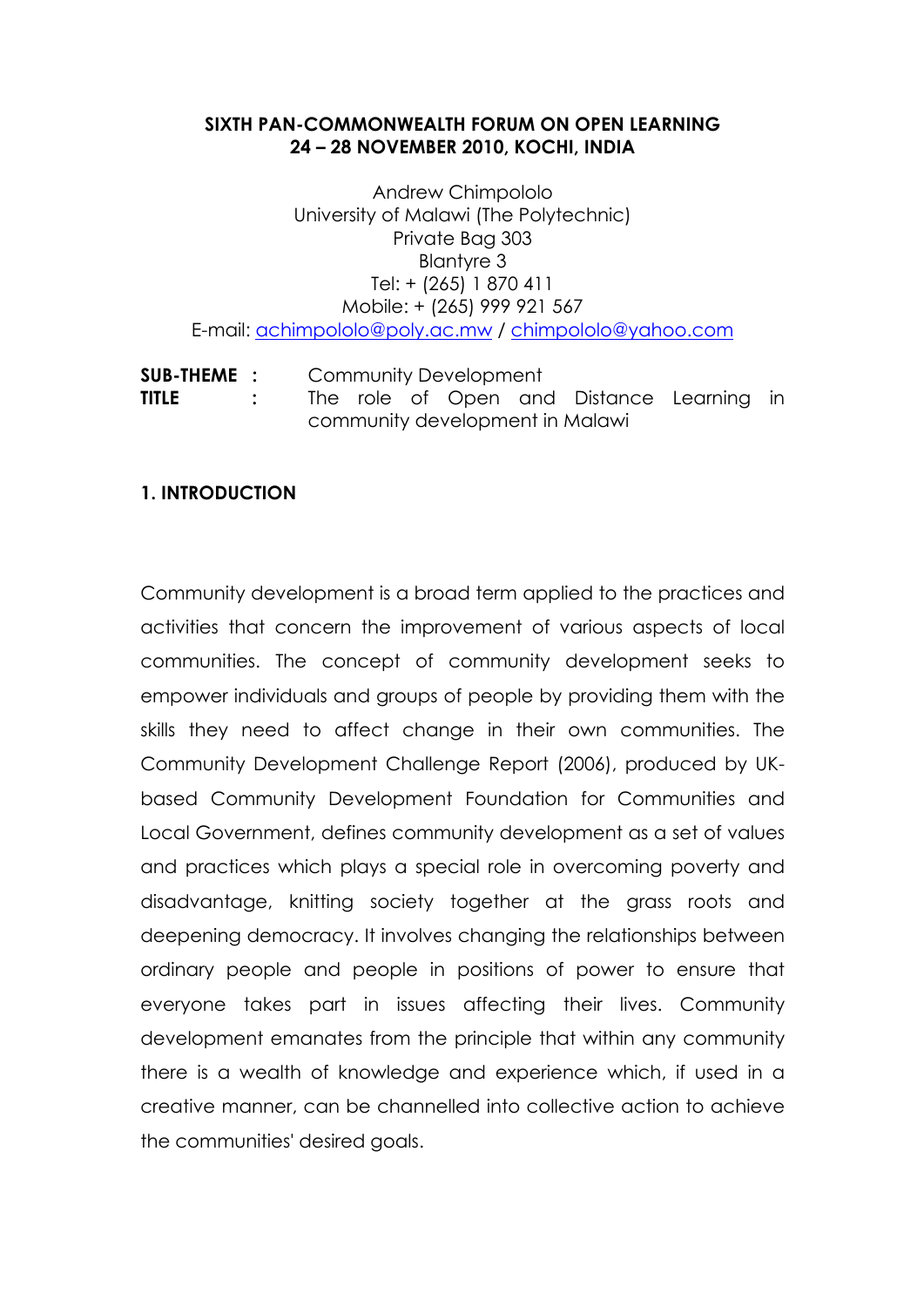Open and distance education (ODL), though a relatively new concept in Malawi having been introduced in 1965 at a small scale, has a vital role to play in the development of communities in Malawi. It could enhance efforts towards the eradication of poverty and illiteracy, the ills which form the basis for retardation in development. ODL activities could help groups and networks of people take joint action on matters that concern them for the public good, and enable individuals to influence the decisions that affect their livelihood. The role of knowledge in transforming communities globally cannot be overemphasized. Malawian communities could utilize their acquired knowledge in the preservation and promotion of their individual cultures, languages and traditional economic practices in line with the principles of democracy and justice.

According to the International Fund for Agricultural Development (IFAD) 2007 report, deeply entrenched poverty is a major obstacle for development and growth in Malawi where about 8 million people (representing 70 percent of the total population) live below the national poverty line. Illiteracy is attributed as one of the major causes of this desperate situation. Lack of knowledge on the best practices in agriculture, health and sanitation, nutrition and sexuality has resulted into otherwise avoidable problems related to food insecurity at the household level, chronic malnutrition, escalation of the HIV/AIDS epidemic and substandard health livelihood. The enhancement of ODL activities in Malawi could therefore improve standards of living for the rural poor.

### **2. PROGRESSION OF ODL IN MALAWI**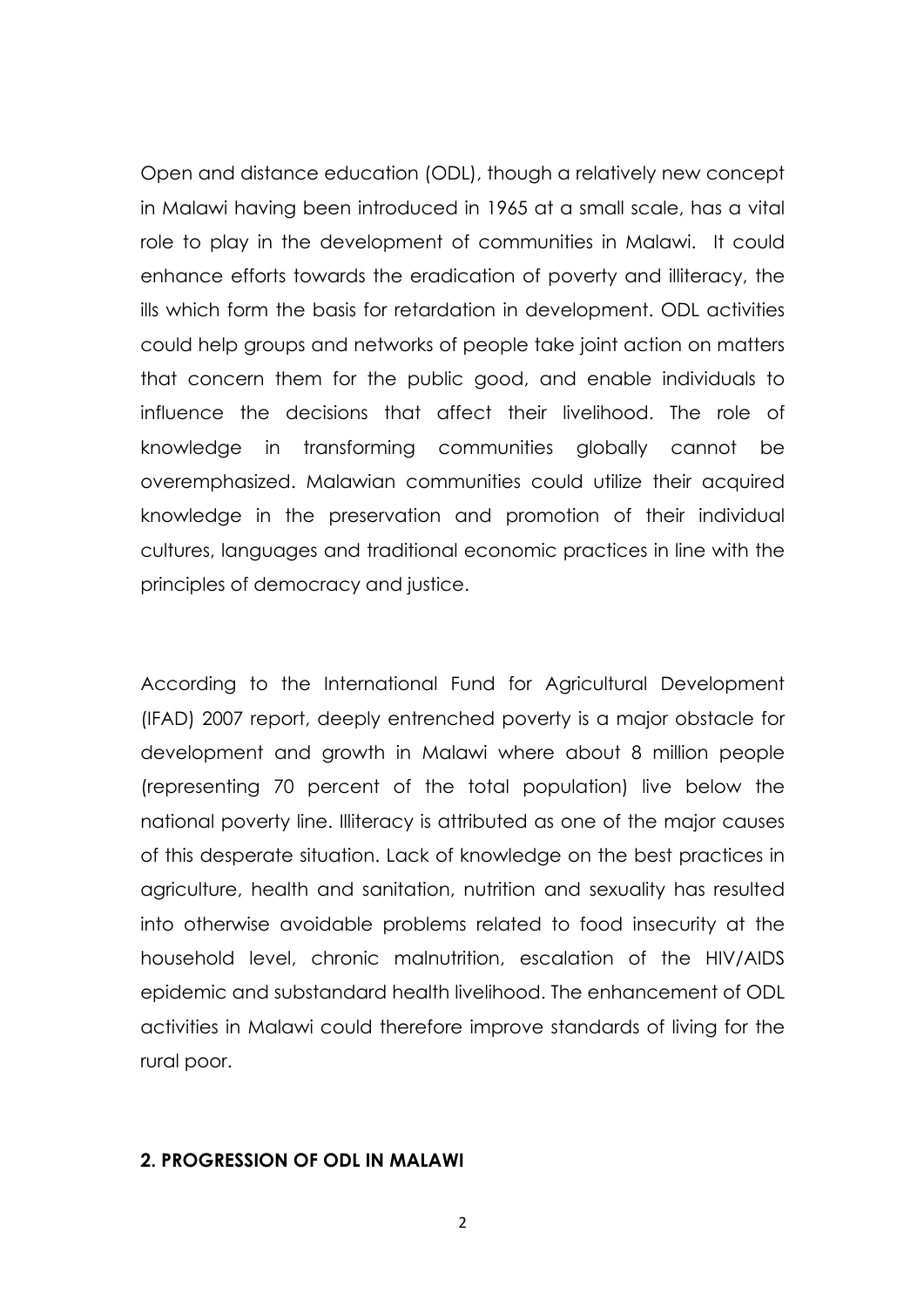Malawi is a country in Southern Africa with a population of approximately 13.1 million people. Basing on the Census Report (2008), the literacy rate in the country stands at 64 percent. In terms of economy, Malawi is listed as one of the least developed countries on the global economy scale and registered a GDP per capita of about US\$ 900 in 2009.

As hinted in Section 1, the onset of open and distance education in Malawi can be traced back to 1965 when the Malawi government established the Malawi Correspondence College (MCC) with the objective of providing secondary school education to primary school leavers who failed secure places in public schools. The MCC started with an initial enrolment of 1425 students and 25 members of staff but the student numbers rose to about 150, 000 by 1998.

In line with government plans, the MCC introduced the teacherupgrading programme in 1983 to increase the teacher-training output in the country. This initiative complemented the work of teacher training colleges whose output, to the present day, fails by far to meet the teacher requirements at the primary school level. Furthermore, the MCC linked formal and non-formal education by providing expertise and resources needed in enhancing adult literacy programmes in the rural areas. Today, the Malawi College of Distance Education (MCDE), which resulted from a merge of the Malawi Correspondence College and the Schools Broadcasting Unit in 1972, has a total enrolment of 38, 000 students. The student enrolment at MCDE dropped considerably between 2000 and 2002 following the elevation of distance education centres into community day secondary schools. The MCDE caters for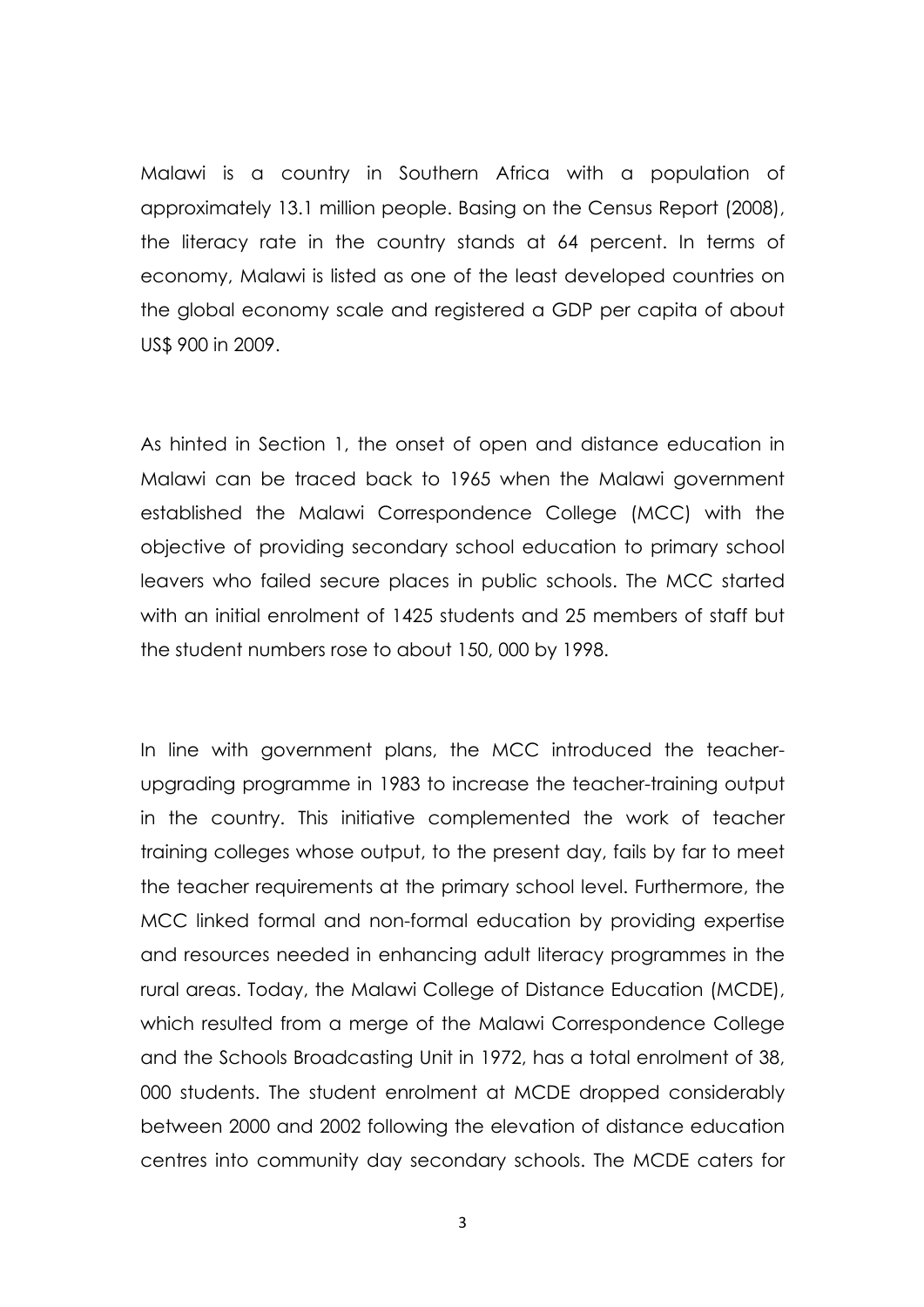two groups of students: open school students, who attend evening classes; and home-study students who study on their own.

In addition to the above efforts, the two public universities – University of Malawi and Mzuzu University – have also joined the cause in the promotion of ODL. The University of Malawi, which comprises five colleges administered under one central office, has put in place a number of ODL programmes. The Malawi Polytechnic, one of its constituent colleges, introduced a postgraduate diploma programme in Transportation Operations Management in 2005 under the NetTom programme which is being offered on distance education basis. Another constituent college, Chancellor College, recently launched elearning programmes in several fields at the undergraduate as well as postgraduate level. These programmes are being offered in partnership with Amity University and Indira Gandhi National Open University both of India. In addition to that, Domasi College of Education, in conjunction with Chancellor College, is also running a Diploma in Education programme using distance education methodologies which targets teachers in community day secondary schools. In the Northern Region, Mzuzu University plans to launch its undergraduate programmes on distance education mode this year. All these efforts accentuate the interest at the tertiary level to enhance ODL initiatives in Malawi.

### **3. MAJOR ROLES OF ODL IN COMMUNITY DEVELOPMENT IN MALAWI**

There are many facets to the roles that ODL play in the development of communities. Although it might seem obvious that ODL performs a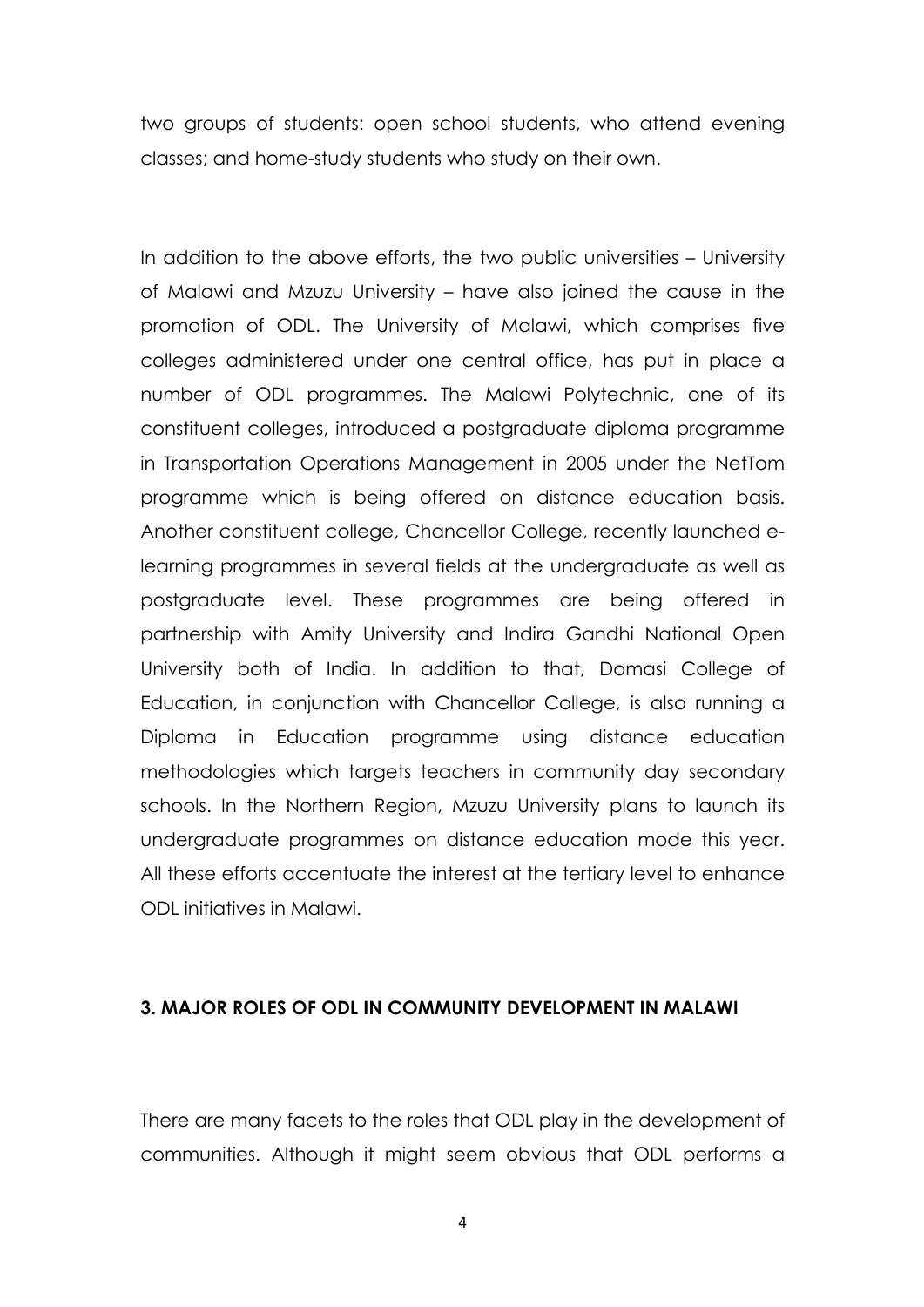pivotal function in advising and informing public authorities on community needs, viewpoints and processes and assisting them to strengthen community links, there is more to the issue. This section presents some of the major roles of ODL in the transformation of communities, with particular reference to the Malawian scenario.

The first role of ODL in developing communities in Malawi concerns the reduction of the national illiteracy rate. As stated in Section 1, the national literacy rate in Malawi is 64 percent. This rate is quite low compared to other countries within the Sadc Region. In 2000, for instance, while the literacy rate in Malawi was 71.1 percent, it was 85.2 for South Africa, 88.3 for Bostwana, 78.2 for Zambia, and 88.7 for Zimbabwe respectively. Although the government of Malawi is striving to improve the literacy situation through the free primary school education programme introduced in 1993 and adult education programmes, another great opportunity arise in the form of ODL. ODL naturally appears to be the practical solution to the conundrum that is illiteracy, taking into account the vicious circle of poverty, inadequate classrooms, lack of trained teachers and poor road infrastructure that continue to cripple literacy development efforts.

ODL would also, among other things, address the problem of low income at the household level which forces many school-going children out of school. Despite the fact that basic education is free in Malawi, parents and guardians still have to provide pocket money, buy uniforms and school shoes for their children and in some cases, provide transport fare if the school is located far from their homes. Under ODL, some of these additional expenses would automatically be avoided. Similarly, the financial demands that go with education at the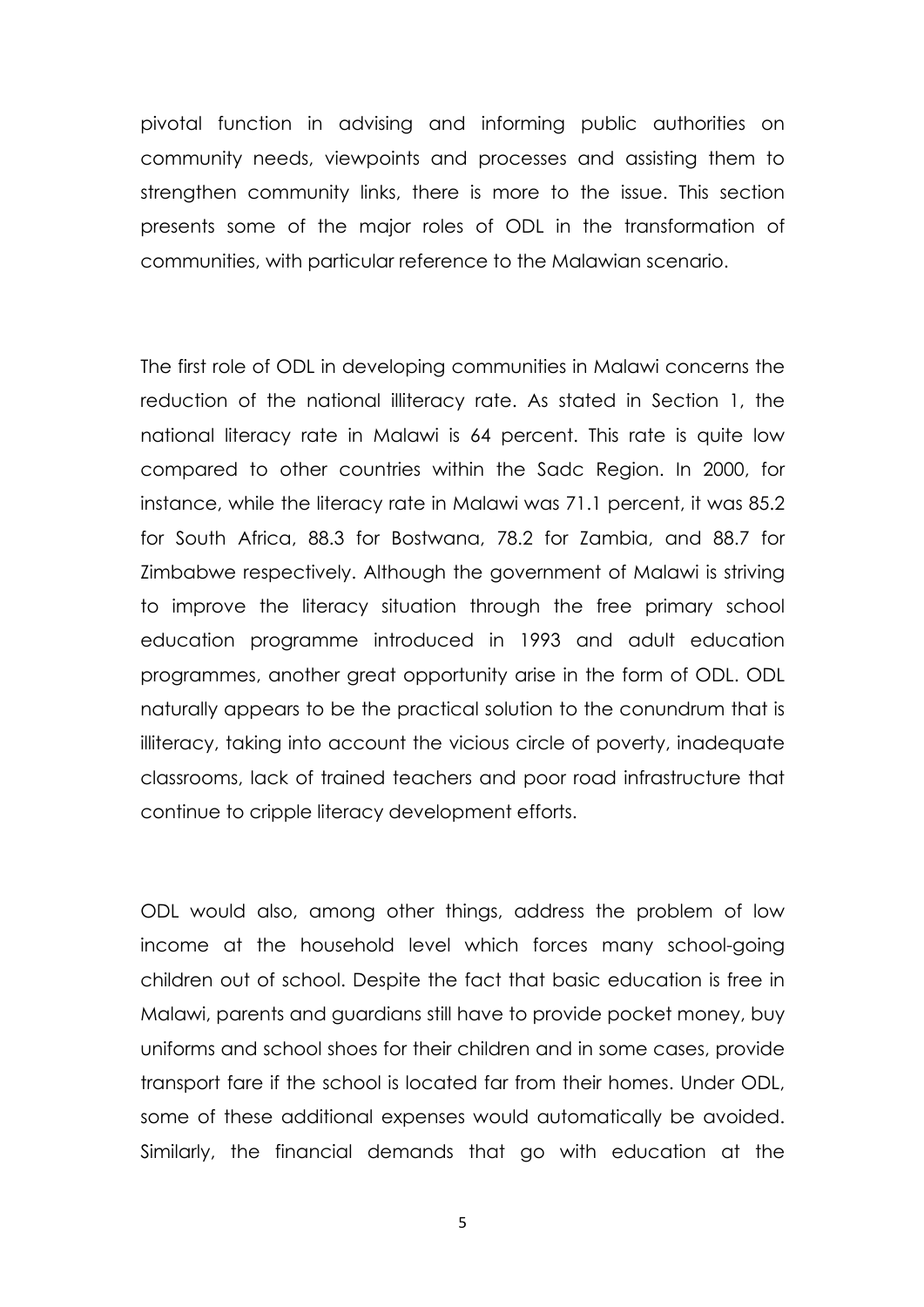secondary and tertiary levels would considerably be reduced once ODL is well established. It also worth mention that the teaching and learning methods applied in ODL are quite compatible with adult education. Adults would not like to be in class for long periods of time being taught how to master one thing or the other; rather they would prefer to take a leading role in their own learning with the tutor only providing guidance on how best to progress in the studying process.

ODL also acts as a tool for promoting socio-cultural practices within communities. Since most adult literacy programmes adopt ODL methods of teaching and learning, it becomes easy in these programmes to build equity, inclusiveness, participation and cohesion amongst people and organisations working in their communities. In such cases, ODL provides a forum where people become socially close to discuss issues of common interest, thereby facilitating an effective way of sharing and/or transmitting important traditions and cultural values to younger generations for posterity's sake. Along the same line, ODL serves the function of changing people's mindset to abandon bad attitudinal and behavioral practices for good ones. This is so in recognition of the fact that a nation's development excels where the people exhibit strong commitment and positive attitude to issues.

Close to social cohesion is the issue of political stability and tolerance. Where people are united on the socio-cultural spectrum, political stability and tolerance flourishes. Unlike in surrounding countries such as Mozambique, Angola, Zimbabwe and the Democratic Republic of Congo where wars and ethnic conflicts threatened their sovereign existence, Malawi has remained united and peaceful, at least, since her independence in 1964. Again, in South Africa, where the crime rate is already high, we now hear about outbreaks of xenophobic attacks.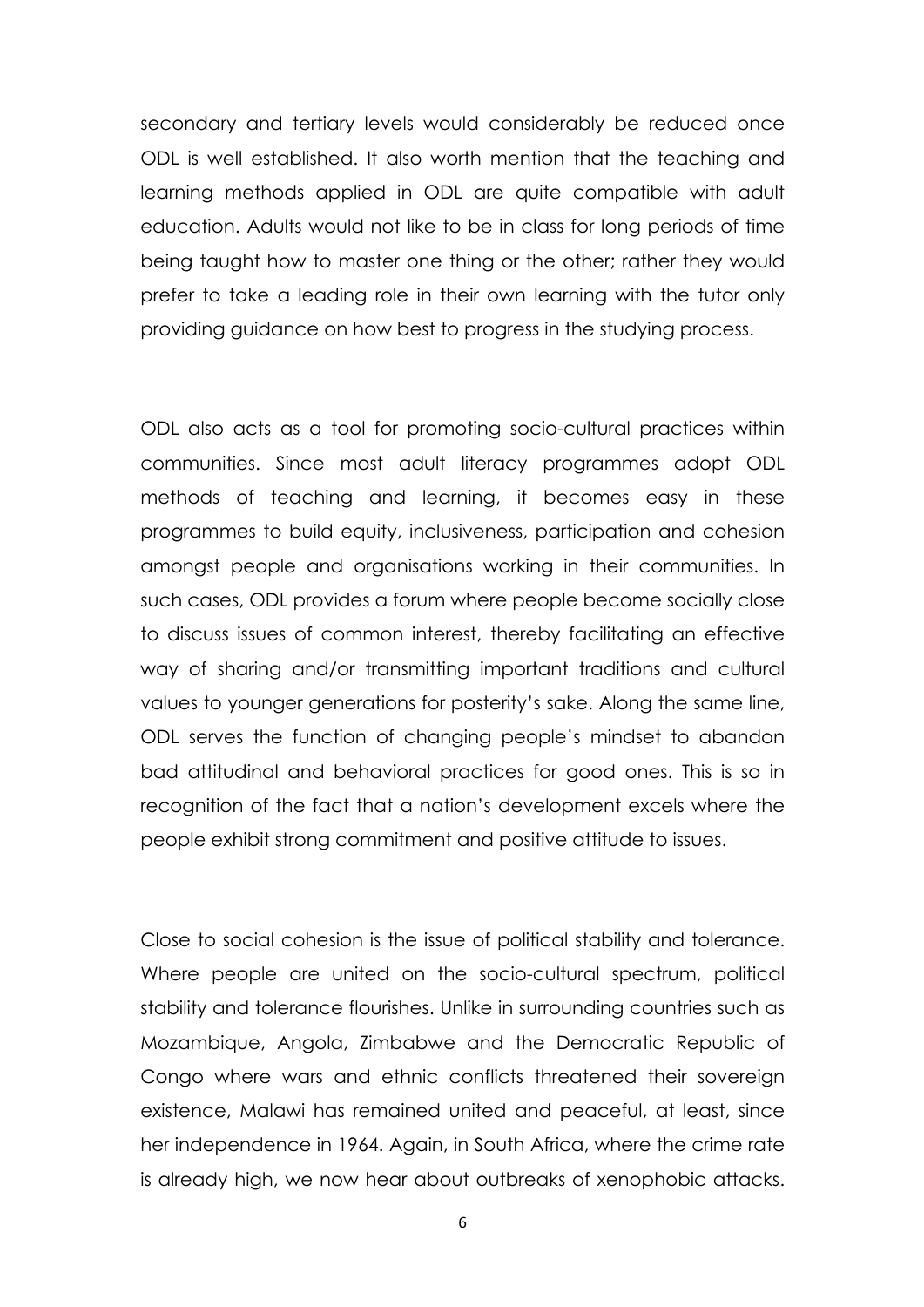In Zimbabwe, the ruling party has been sponsoring politically-motivated invasions of white-owned farms to 'rationalise' land ownership. The enlightenment which would result from ODL initiatives in Malawi could therefore harness the political stability and tolerance that the populace has enjoyed for the past four decades. ODL could be a conduit of crucial social information regarding democratic values and respect for human rights that is greatly needed by people in the local communities.

Research also points at the direct link between education and economic prosperity (Helpman 2004; Leslie & Brinkman 1988). The increase in literacy levels in Malawi through ODL methodologies could empower local people to improve their economic status by engaging in viable and well-informed business ventures as well as practicing the best agricultural techniques required for boosting food production. As indicated in Section 1, about 70 percent of the people in Malawi live below the poverty line. Sadly too, more than 90 percent of them live in rural areas and depend on subsistence farming for their livelihood. Although poverty takes a variety of forms, it can mainly be attributed to lack of income, lack of access to means of survival such as health, water and food, lack of means of production, and general deprivation arising out of conflicts, political differences and power imbalances. However, overall poverty is a lack of capability to take up opportunities and the absence of opportunities for one to explore one's human potential. Malawi, as a country, is blessed with an abundant reserve of natural resources which could easily be turned into tangible economic development. ODL could, thus, build capacity amongst the people to take up opportunities and uplift their own livelihoods.

The advancement of ODL in the rural sectors of Malawi could also bear some positive consequences in the area of health and sanitation. The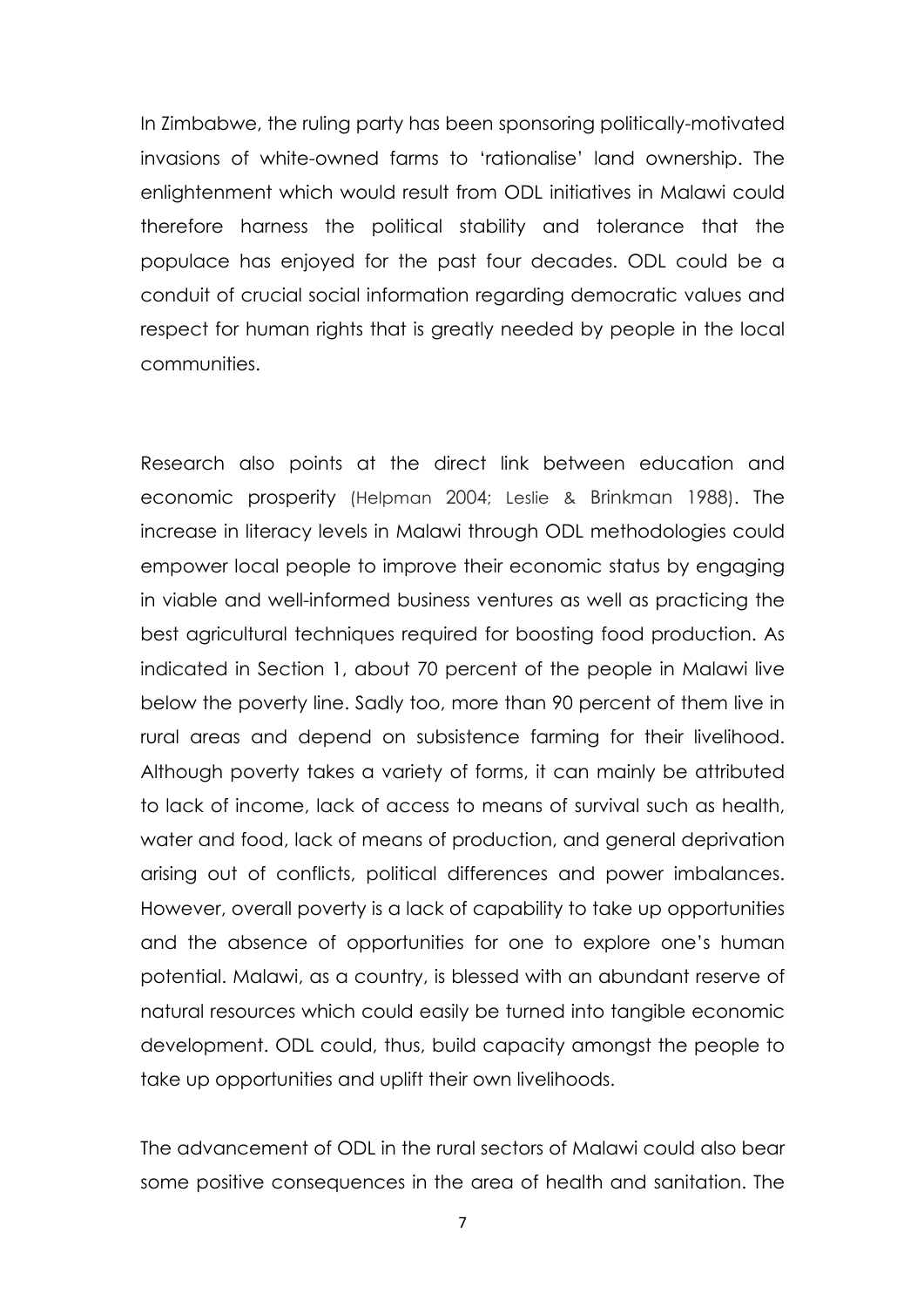knowledge that would be imparted in the ODL programmes would – directly or indirectly – bring awareness to the local communities on the best practices related to health and sanitation, sexuality and nutrition. As a result, this would improve the health status of people in the country making them ready to fully participate in development programmes taking place in their communities. It goes without saying that an impoverished society, prone to disease and ill-health, can never meaningfully contribute to the development of a nation.

Furthermore, ODL stimulates infrastructural development. ODL programmes succeed where there is adequate infrastructure to support the related activities. In Malawi, for example, the MCDE has included in its plans the erection of small libraries in strategic points of the country to facilitate the distribution and access of learning resources to ODL students. Apart from serving the students in the provision of textbooks, e-learning materials and internet services, the libraries would also improve the infrastructural status of the respective local communities. Additionally, the expansion of open centres in response to the increasing demand for secondary and tertiary education would play a developmental role in the areas of electricity supply, water supply and communication, to mention but a few.

# **4. CHALLENGES IN USING ODL AS A TOOL FOR COMMUNITY DEVELOPMENT IN MALAWI**

In spite of the positive role that ODL plays in promoting community development in Malawi, there are still a number of challenges that needs to be addressed to achieve substantive development at the grassroots level.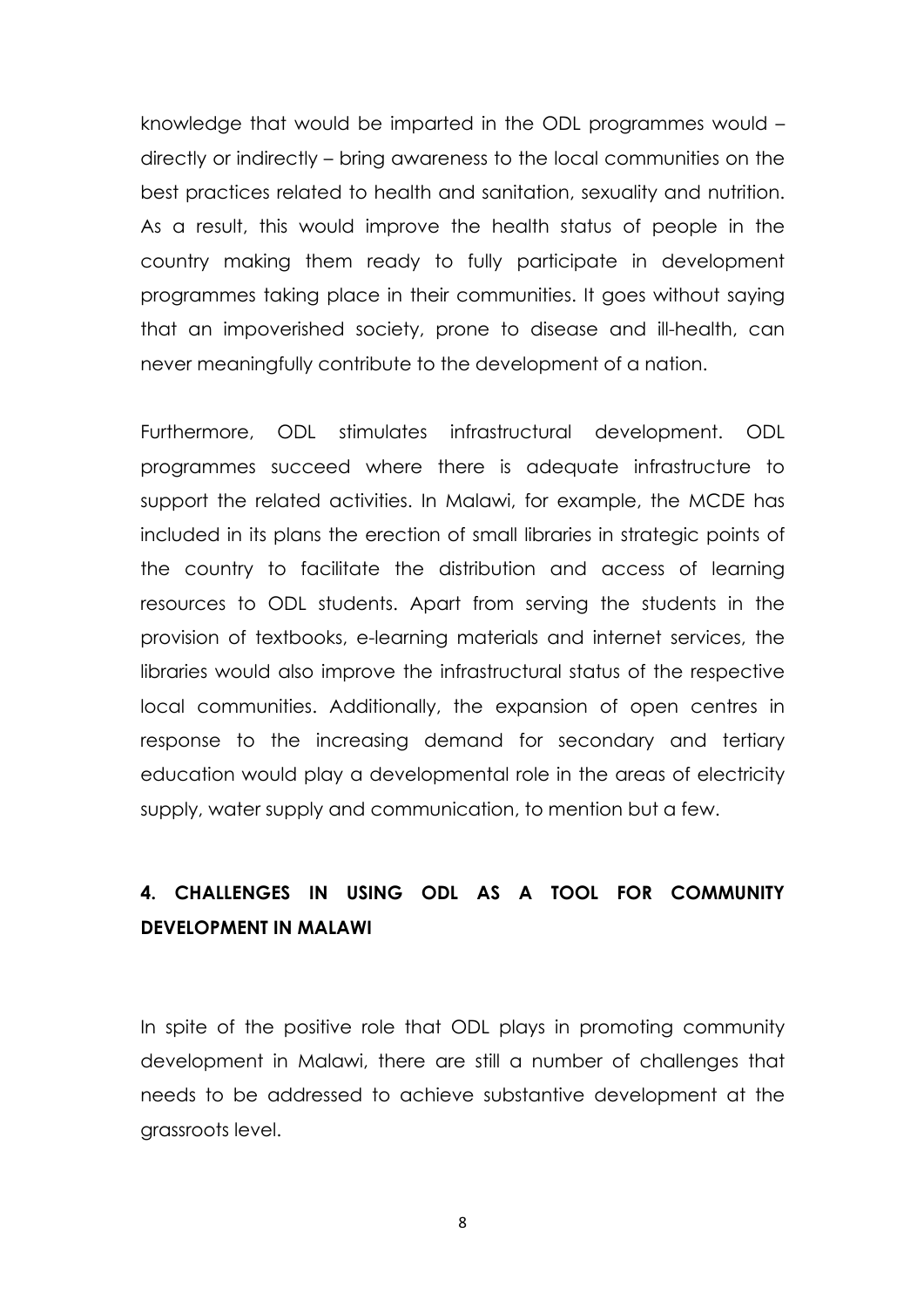The first challenge relates to the problem of language differences. At the meantime, there are 12 major local languages that are widely spoken in Malawi in addition to the sole official language, English. The impending Language-in-Education Policy, currently in draft form awaiting cabinet approval, plans to incorporate the 12 languages into education system as one way of liberalizing the education system in keeping with democratic values. Malawi follows the bilingual education system with Chichewa, a local language, being used as the medium of instruction from Standard 1 up to Standard 4, after which English takes over as the only language of instruction from Standard 5 on to the tertiary level. Once this policy is implemented, it would therefore be costly to develop and print studying materials in all the 12 local languages to satisfy the needs of students from different linguistic backgrounds. Worse still, all the 12 local languages except Chichewa are yet to be standardized which entails the need for more funding to carry out this important exercise.

Secondly, ODL initiatives in Malawi are hampered by a poor national economic standing. The inflation rate stood at 8.5 percent in 2009 while public debt accounted for 58 percent of the GDP in the same year. As indicated in Section 1, in 2007 over 70 percent the total population lived in poverty. With the current state of affairs, it would be difficult to develop ODL programmes to satisfactory levels. At the moment, there is also pressing need to build new infrastructure or expand existing ones in the open schools scattered across the country. Furthermore, the local people lack the financial power to pay tuition fees for their ODL study or purchase print materials, writing materials and paraffin lamps for night study, among other things. The current levels of poverty further do not allow the people to use modern ODL technologies adopted in other countries such as the use of mobile phones and the internet.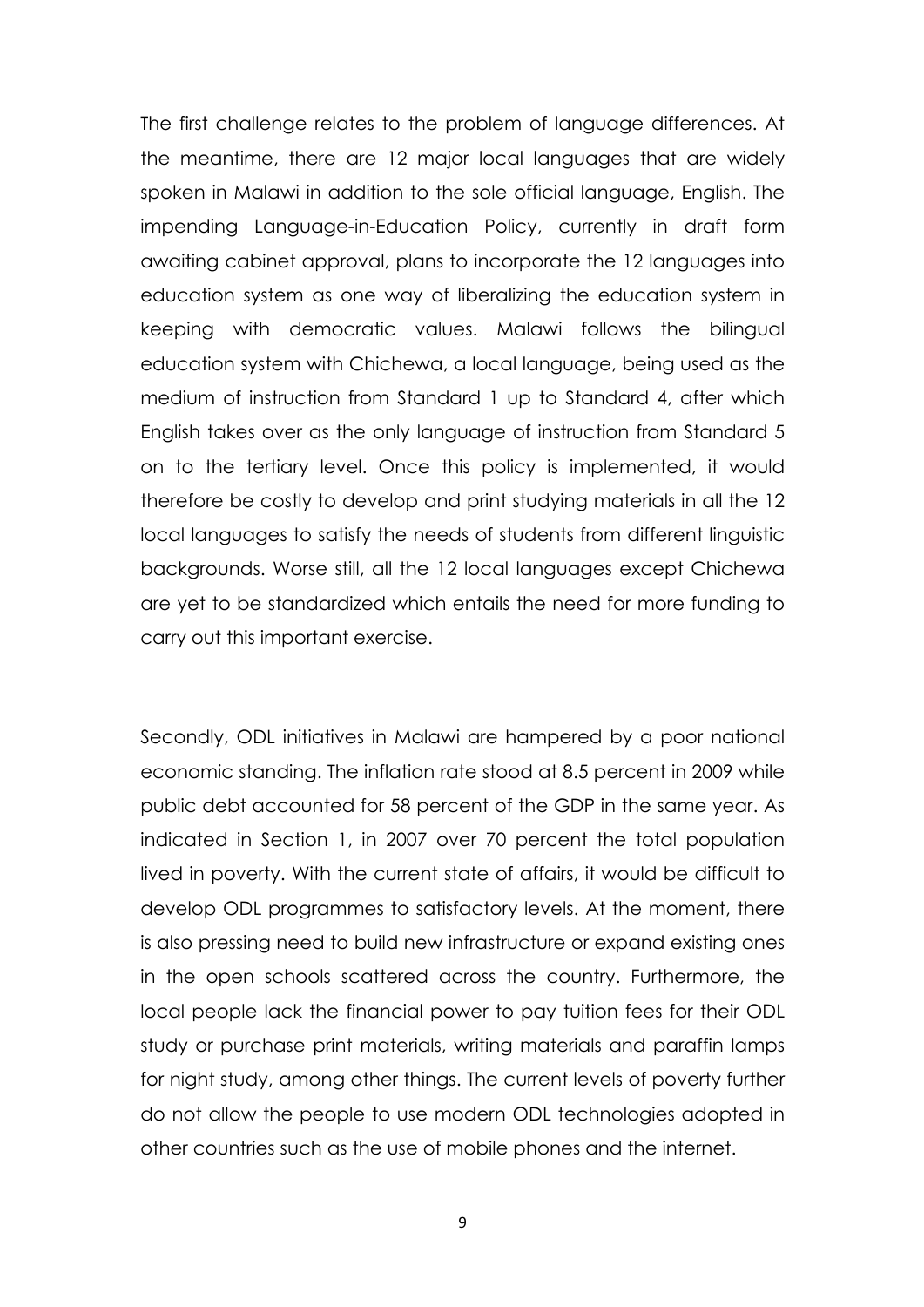Thirdly, and connected to the issue of low economic performance, is the aspect of poor communication. The state of road infrastructure in Malawi is appalling. Although the government is doing its best to improve the situation, many places in rural areas remain inaccessible especially during the rainy season when the ground is wet. It would, thus, be difficult to distribute studying materials to these areas unless large-scale programmes are initiated to upgrade the country's road networks. Other forms of ODL communication such as mobile learning, fax services and the internet are also poor due to low socio-economic conditions.

Fourthly, Malawi's development efforts are frustrated by an unreliable and insufficient electricity supply. The country has a total of six hydroelectric stations that generate a total of 285 megawatts along the 402 kilometre long Shire River which draws from Lake Malawi. However, the country needs to raise power output to over 325 megawatts to meet rising demand as the economy grows. The current power output, with a shortfall of up to 40 megawatts, is inadequate to supply power to the rural areas of Malawi to the extent that only about 1 percent of rural households enjoy electricity supply from the national grid. This means that ODL students in the rural sector can only study during the day as they live in the dark after sunset, unless they dig deeper into their pockets to fetch paraffin lamps or candles for lighting up their homes at night.

# **5. CONCLUSION**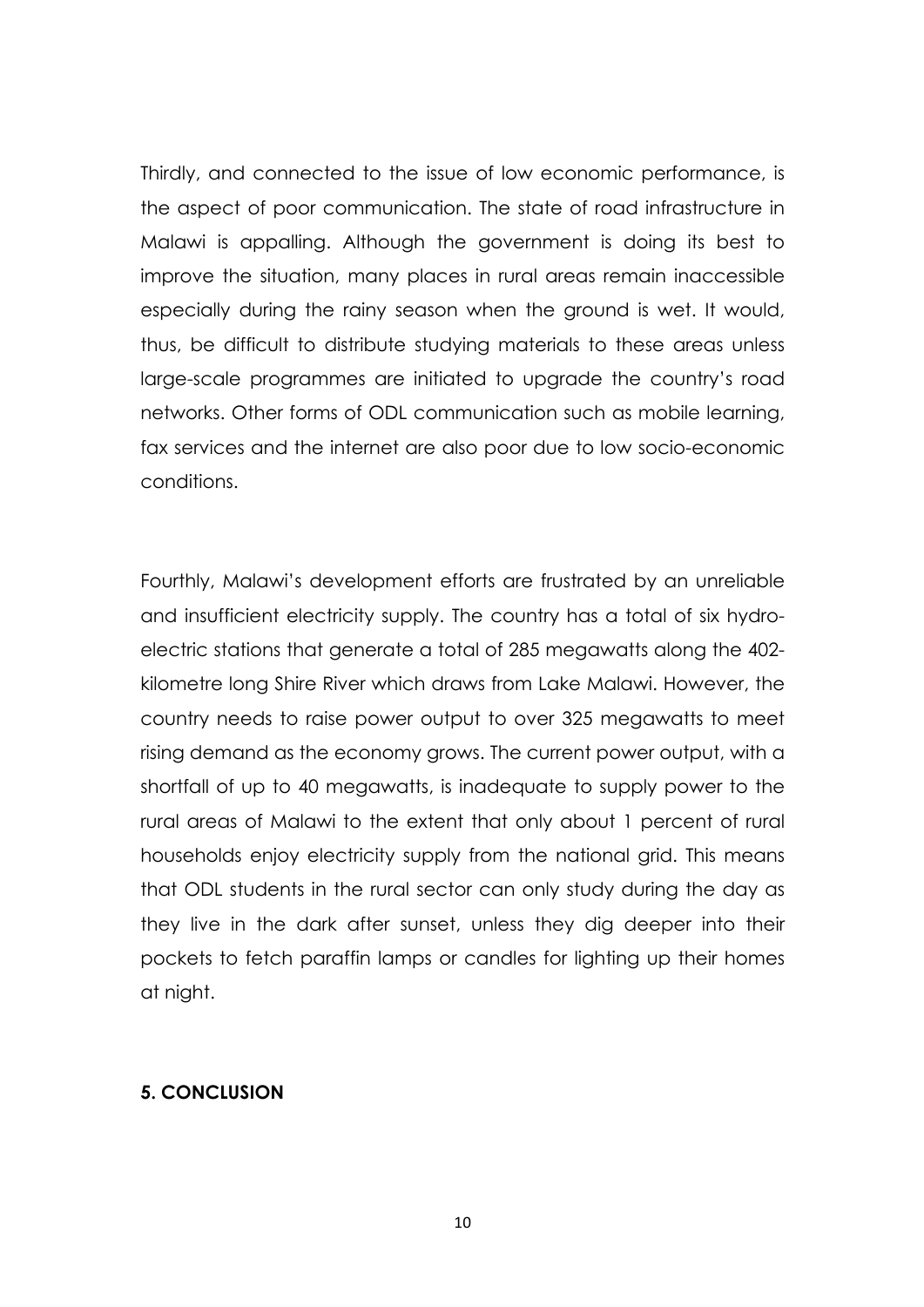Malawi, in particular the local communities, is poised to benefit quite substantially in terms of development with the advancement of ODL initiatives. The intellectual illumination that would ensue from ODL programmes could transform the lives of people in local communities in the spheres of health and sanitation, democracy and human rights, political stability and tolerance and economic prosperity, among others. ODL initiatives could also bring about much-needed infrastructural development within the communities where it is introduced. However, the success of developing local communities through ODL programmes faces a number of challenges. The major ones include the multiplicity of indigenous languages on the local scene that bear huge financial implications, poor economic conditions, poor communication infrastructure and unreliable power supply.

## **REFERENCES**

Aitchison, J. & Rule, P. (2005) A quick survey of SADC literacy statistics and projections, Paris: Unesco

Community Development Challenge Report (2006). Produced by the Community Development Foundation for Communities and Local Government.http://www.cdf.org.uk/SITE/UPLOAD/DOCUMENT/commu nitydevelopmentchallenge.pdf. Retrieved 2010-07-31

Helpman, E. (2004) The Mystery of Economic Growth, Cambridge, MA: Harvard University Press